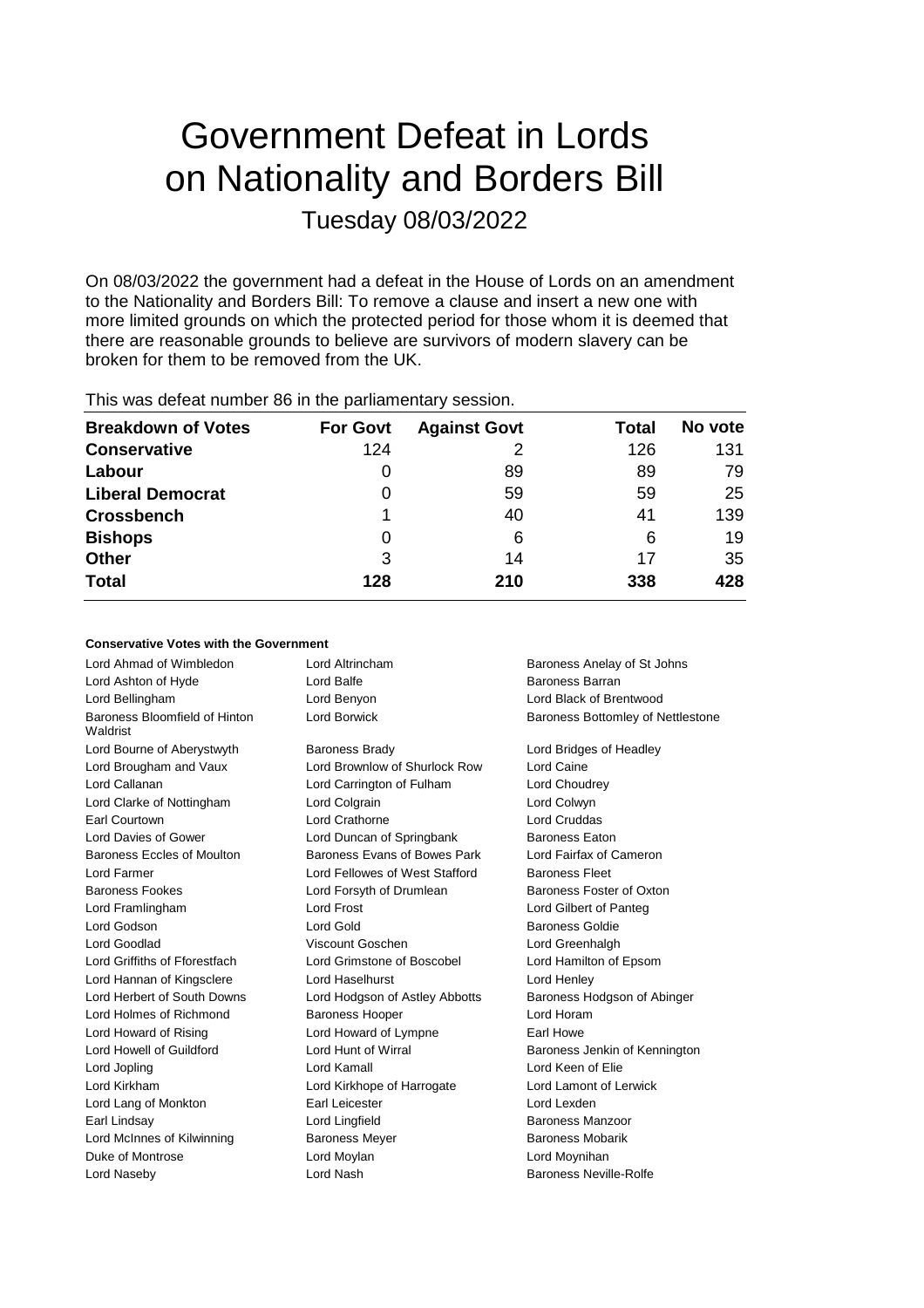Baroness Noakes Lord Offord of Garvel Lord Parkinson of Whitley Bay Baroness Penn Baroness Pidding Lord Polak Lord Popat **Lord Content Lord Porter of Spalding Lord Price** Lord Reay Lord Risby Lord Robathan Baroness Sanderson of Welton Lord Sandhurst Lord Sarfraz Baroness Seccombe **Lord Selkirk of Douglas** Baroness Shackleton of Belgravia Lord Sharpe of Epsom Lord Sheikh Baroness Shephard of Northwold Lord Smith of Hindhead Baroness Stedman-Scott Lord Sterling of Plaistow Lord Stewart of Dirleton Baroness Stowell of Beeston Lord Strathcarron Baroness Sugg **Lord Taylor of Holbeach** Lord True Baroness Vere of Norbiton Lord Wakeham Lord Wei Lord Wharton of Yarm **Baroness Williams of Trafford** Lord Wolfson of Tredegar Viscount Younger of Leckie

## **Conservative Votes against the Government**

Lord McColl of Dulwich Lord Patten of Barnes

#### **Labour Votes with the Government**

## **Labour Votes against the Government**

Baroness Adams of Craigielea Lord Adonis **Lord Anderson of Swansea** Baroness Andrews Lord Bach Baroness Bakewell Lord Bassam of Brighton **Lord Berkeley Baroness Blower** Baroness Blower Lord Blunkett Lord Bradley Lord Bragg Lord Browne of Ladyton Lord Campbell-Savours Lord Carter of Coles Lord Cashman Baroness Chapman of Darlington Lord Clark of Windermere Lord Coaker **Lord Collins of Highbury** Baroness Crawley Lord Davies of Brixton **Baroness Donaghy** Baroness Davies Drake Lord Dubs Lord Eatwell Lord Elder Lord Falconer of Thoroton Lord Foulkes of Cumnock Baroness Gale Baroness Golding Lord Grantchester Lord Griffiths of Burry Port Lord Hacking Lord Hain Viscount Hanworth Lord Harris of Haringey **Baroness Hayman of Ullock** Baroness Healy of Primrose Hill Baroness Henig **Lord Howarth of Newport** Lord Hunt of Kings Heath Baroness Jones of Whitchurch Lord Jones Lord Kennedy of Southwark Lord Khan of Burnley **Baroness Kingsmill** Lord Knight of Weymouth Baroness Lawrence of Clarendon Lord Layard Lord Lennie Baroness Liddell of Coatdyke Baroness Lister of Burtersett Baroness Mallalieu Lord Maxton Lord McAvoy Lord McConnell of Glenscorrodale Baroness Merron **Example 2** Lord Murphy of Torfaen Baroness Osamor Lord Pendry **Lord Ponsonby of Shulbrede** Baroness Prosser Baroness Rebuck Lord Reid of Cardowan Baroness Ritchie of Downpatrick Lord Robertson of Port Ellen Lord Rooker Lord Rosser Lord Rowlands **Lord Sawyer** Communication Communication Communication Communication Communication Communication Lord Sikka **Baroness Smith of Basildon** Lord Snape Viscount Stansgate **Baroness Taylor of Bolton** Baroness Thornton Lord Triesman Lord Watson of Invergowrie Lord Watts Baroness Wheeler **Baroness Whitaker** Lord Whitty Baroness Wilcox of Newport Lord Wood of Anfield Lord Woodley Baroness Young of Old Scone Lord Young of Norwood Green

## **Liberal Democrat Votes with the Government**

## **Liberal Democrat Votes against the Government**

Earl Glasgow **Lord Goddard of Stockport** Baroness Grender

Lord Alderdice **Baroness Bakewell of Hardington** Mandeville Lord Beith **Baroness Benjamin** Baroness Benjamin Baroness Bonham-Carter of Yarnbury Baroness Brinton Lord Bruce of Bennachie Baroness Burt of Solihull Lord Campbell of Pittenweem Lord Clement-Jones **Baroness Featherstone** Lord Foster of Bath **Lord Fox** Lord Fox **Baroness Garden of Frognal** 

## Baroness Barker